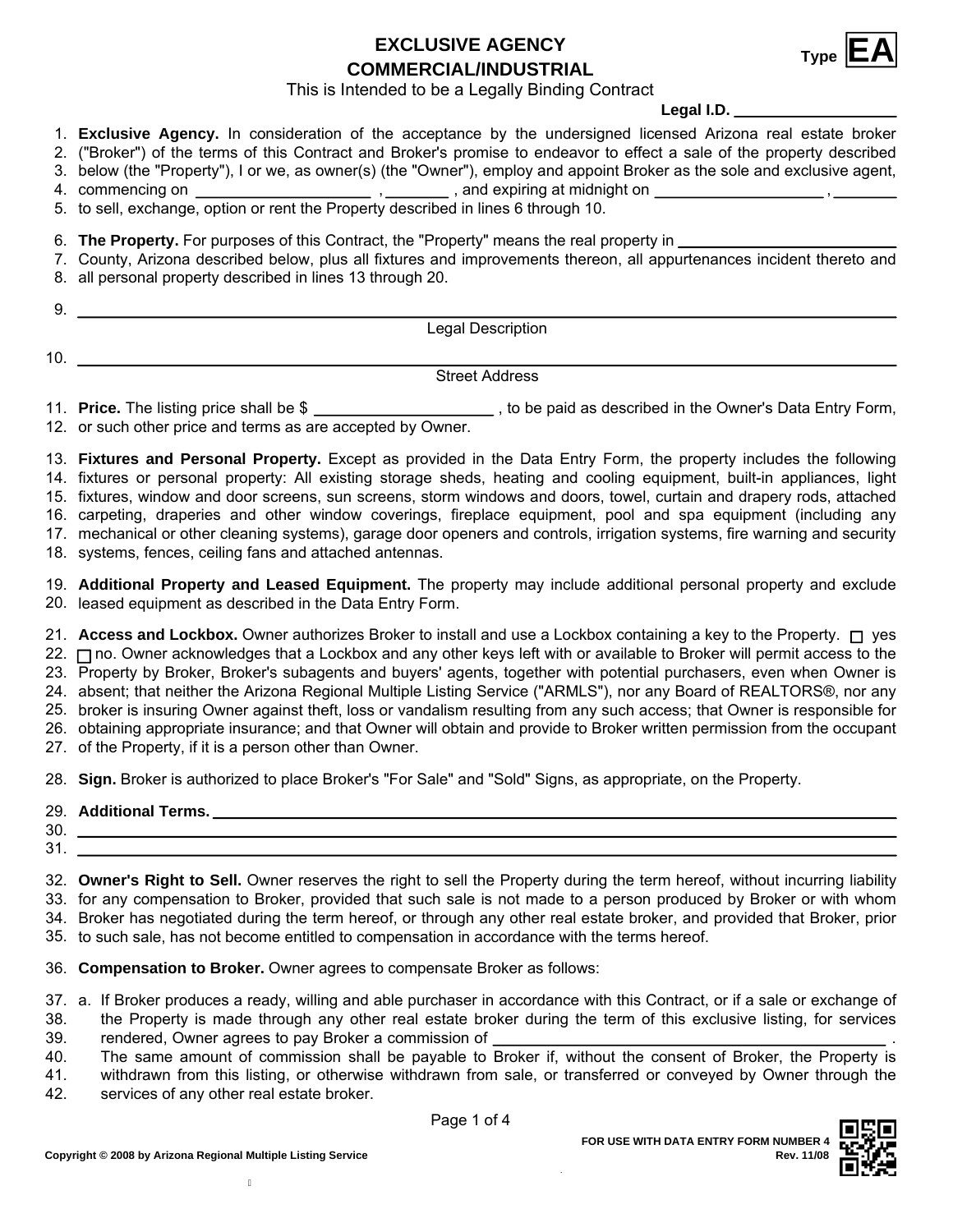- 43. b. Owner agrees not to rent the Property during the term of this Contract without Broker's prior knowledge and
- 44. consent and, if the Property is rented through the services of Broker or any other real estate broker, Owner agrees 45. to pay Broker a rental commission of .
- 46. If during the terms of such rental or within after its termination, a tenant located through the 47. commission described in line 39 shall be deemed as earned by and payable to Broker.

48. c. If within 49. 50. 51. days after the expiration of this Contract, a sale, exchange or option is made by Owner to any person to whom the Property has been shown by Broker or any agent of Broker, or with whom Broker or any agent of Broker has negotiated concerning the sale of the Property, the same fee shall be payable unless this Contract has been renewed or the Property has been relisted on an exclusive basis with another real estate broker.

52. d. Owner authorizes Broker to cooperate with other brokers and to divide with other brokers all such compensation in 53. any manner acceptable to Broker.

54. e. Owner will instruct the escrow company to pay all such commissions to Broker as a condition to closing and 55. irrevocably assigns Owner's proceeds to Broker at close of escrow to the extent necessary therefor. If completion of the sale is prevented by default of Owner, or with the consent of Owner, the entire fee shall be paid directly by Owner. If the earnest deposit is forfeited for any other reason, Owner shall pay a brokerage fee equal to one-half of the earnest deposit, provided such payment shall not exceed the full amount of the fee. Nothing in this paragraph shall be construed as limiting applicable provisions of law relating to when commissions are earned or payable. 56. 57. 58. 59.

60. **TERMS ON REVERSE.** THE TERMS AND CONDITIONS ON THE REVERSE SIDE HEREOF PLUS ALL 61. INFORMATION ON THE DATA ENTRY FORM ARE INCORPORATED HEREIN BY REFERENCE.

- 62. **Receipt of Copy.** Broker and Owner acknowledge receipt of a copy of this Contract.
- 63. COMMISSIONS PAYABLE FOR THE SALE, LEASING OR MANAGEMENT OF PROPERTY ARE NOT SET BY ANY
- BOARD OF REALTORS® OR MULTIPLE LISTING SERVICE OR IN ANY MANNER OTHER THAN BY 64.
- 65. NEGOTIATION BETWEEN THE BROKER AND THE CLIENT.

| 66.                                                                                                                                                                                                                                                                                                                                 | Owner                                                                                                                                                                                        | Address        |  | Date  |  |
|-------------------------------------------------------------------------------------------------------------------------------------------------------------------------------------------------------------------------------------------------------------------------------------------------------------------------------------|----------------------------------------------------------------------------------------------------------------------------------------------------------------------------------------------|----------------|--|-------|--|
|                                                                                                                                                                                                                                                                                                                                     |                                                                                                                                                                                              |                |  |       |  |
|                                                                                                                                                                                                                                                                                                                                     | 67. $\qquad \qquad$<br>Owner                                                                                                                                                                 | City/Zip       |  | Phone |  |
|                                                                                                                                                                                                                                                                                                                                     |                                                                                                                                                                                              |                |  |       |  |
| 68. In consideration of Owner's representations and promises in this Contract, Broker agrees to endeavor to effect a sale,<br>69. exchange, option or rental in accordance with this Contract and further agrees to file this listing for publication by a<br>70. local Board of REALTORS® and dissemination to the Users of ARMLS. |                                                                                                                                                                                              |                |  |       |  |
|                                                                                                                                                                                                                                                                                                                                     | 71. Listing Office                                                                                                                                                                           | By (Signature) |  | Phone |  |
|                                                                                                                                                                                                                                                                                                                                     |                                                                                                                                                                                              |                |  |       |  |
|                                                                                                                                                                                                                                                                                                                                     |                                                                                                                                                                                              |                |  |       |  |
|                                                                                                                                                                                                                                                                                                                                     |                                                                                                                                                                                              | <b>Broker</b>  |  |       |  |
|                                                                                                                                                                                                                                                                                                                                     | 73. Broker's File/Log No. ___________________Manager's Initials_________Broker's Initials_________Date:_______                                                                               |                |  |       |  |
|                                                                                                                                                                                                                                                                                                                                     |                                                                                                                                                                                              |                |  |       |  |
|                                                                                                                                                                                                                                                                                                                                     | NO REPRESENTATION IS MADE AS TO THE LEGAL VALIDITY OR ADEQUACY OF ANY PROVISION OR THE TAX<br>CONSEQUENCES THEREOF. IF YOU DESIRE LEGAL OR TAX ADVICE, CONSULT YOUR ATTORNEY OR TAX ADVISOR. |                |  |       |  |
|                                                                                                                                                                                                                                                                                                                                     |                                                                                                                                                                                              | Page 2 of 4    |  | ckc   |  |



È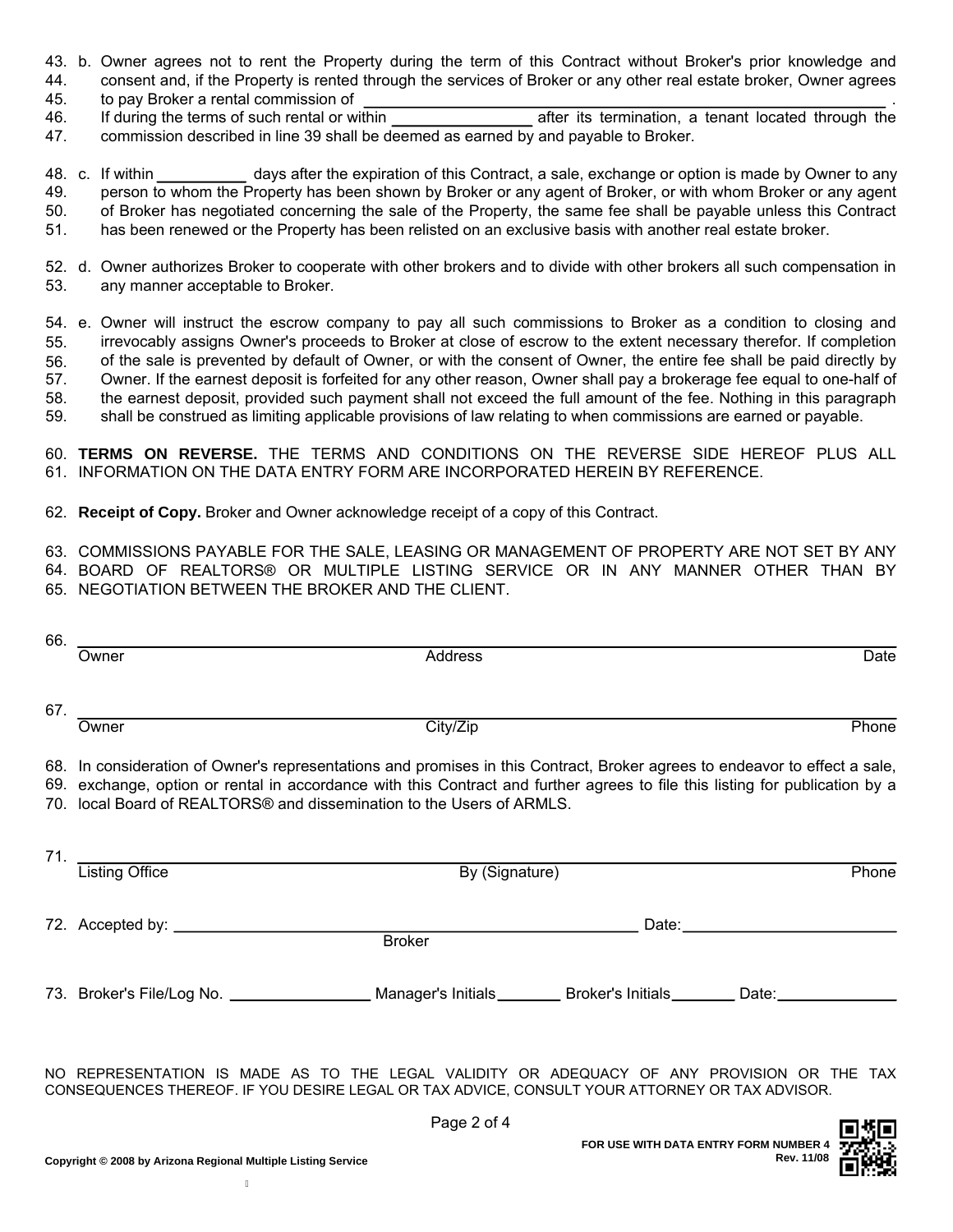74. **Multiple Listing Service.** Broker is a member of a local Board of REALTORS®, which is a member of ARMLS. This

75. listing information will be provided to ARMLS to be published and disseminated to its Users. Broker is authorized to

76. offer subagency and to appoint subagents and to report the sale, exchange, option or rental of the Property, and its

77. price, terms and financing, to a local Board of REALTORS® for dissemination to and use by authorized ARMLS Users

78. and to the public.

79. **Role of Broker.** Owner acknowledges that Broker is not responsible for the custody or condition of the Property or for 80. its management, maintenance, upkeep or repair.

81. **Title.** Owner agrees to furnish marketable title by warranty deed and an Owner's policy of title insurance in the full 82. amount of the purchase price.

## 83. **Cooperation by Owner.**

79. a. Owner agrees to make available to Broker and prospective purchasers all data, records and documents pertaining 80. to the Property. As soon as practicable after a purchase contract has been executed, Owner also agrees to provide

81. to the buyer copies of all unrecorded leases, restrictions, notes, licenses, agreements, warranties and permits

82. affecting the premises or the use or occupancy thereof and a list of all tenants, deposits, rents and expenses.

83. b. Owner agrees to allow Broker, and any other broker who is a subagent of Broker to show the Property at 84. 85. reasonable times and upon reasonable notices and to commit no act which might tend to obstruct Broker's performance hereunder. Owner shall not deal directly with any prospective purchasers produced by a real estate broker to Broker during the term hereof. Owner agrees to cooperate with Broker on any offers to purchase the Property produced through a real estate broker. Owner also authorizes Broker to permit a broker who is a buyer's agent to show the Property at such times and on such terms as are acceptable to Owner or Broker. 86. 87. 88.

89. **Sale by Owner.** If Owner sells the Property, he shall promptly notify Broker in writing, specifying the name of the 90. purchaser, the purchase price to be paid and if the sale was or is being made through another real estate broker.

- 91. **Warranties by Owner.** Owner represents and warrants, as follows:
- 92. a. Owner is the Owner of record of the Property and has full authority to execute this Contract.
- 93. b. All information concerning the Property in this Contract, including the Data Entry Form, or otherwise provided by
- Owner to Broker or any purchaser or prospective purchaser of the Property is, or will be at the time made, and shall 94.
- be at the closing, true, correct and complete. Owner agrees to notify Broker promptly if there is any material change 95.
- in such information during the term of this Contract. 96.

97. c. Except as otherwise provided in this Contract, Owner warrants that Owner shall maintain and repair the Property so that, at the earlier of possession or the close of escrow: the property shall be at least in substantially the same condition as on the effective date of this Contract; the roof will be water-tight; all heating, cooling, plumbing and electrical systems and built-in appliances will be in working condition; and if the Property has a swimming pool and/or spa, the motors, filter systems (and heaters, if so equipped) will be in working condition. Owner warrants that prior to the close of escrow, payment in full will have been made for all labor, materials, machinery, fixtures or tools furnished within the 120 days immediately preceding the close of escrow in connection with the construction, alteration or repair of any structure on or improvement to the Property. Prior to the close of escrow, Owner shall grant the purchaser or purchaser's representatives reasonable access to enter and inspect the Property. 98. 99. 100. 101. 102. 103. 104. 105.

106. d. The information in this Contract, if any, pertaining to a public sewer system, septic tank or other sanitation system 107. is correct.